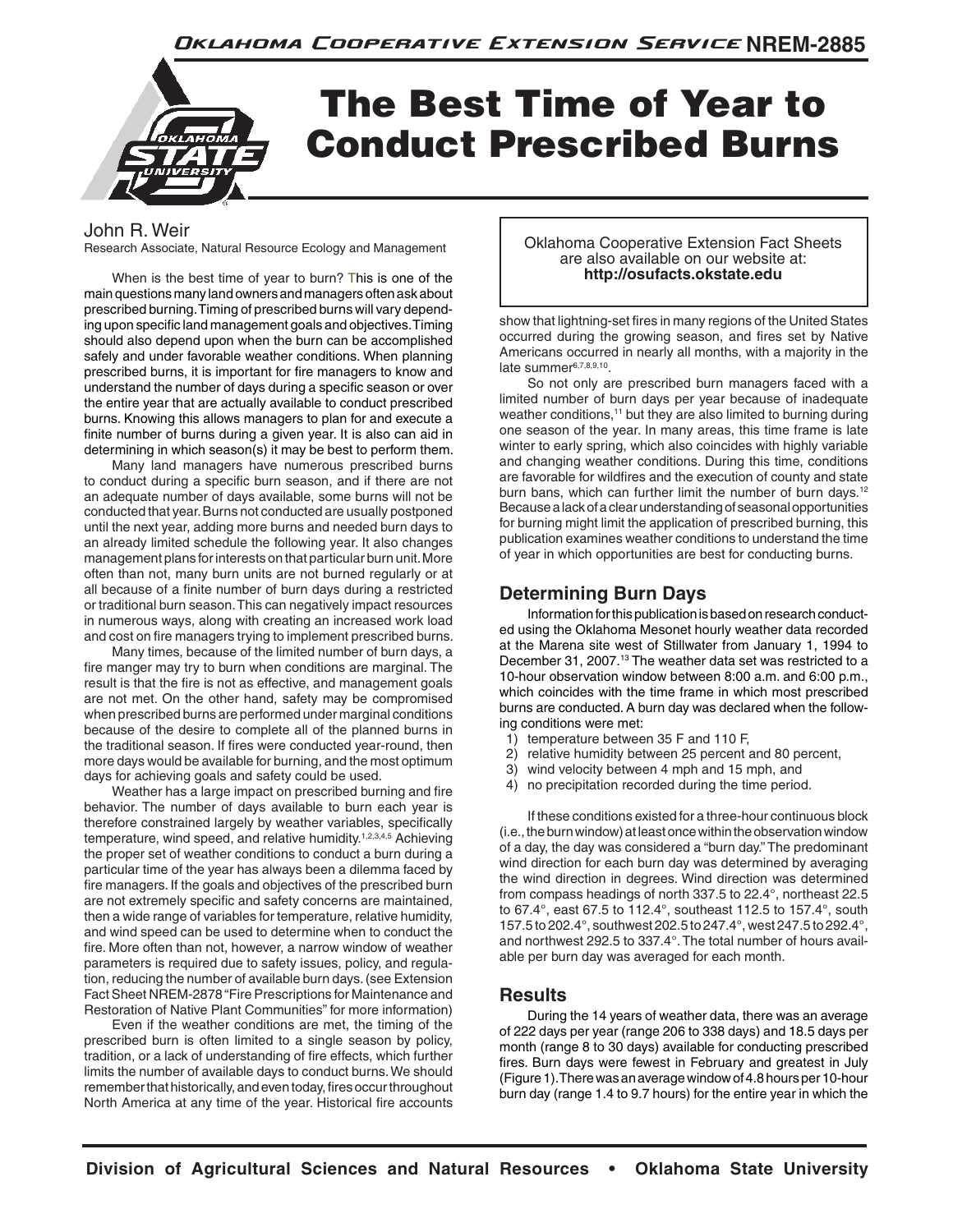weather was consistent enough to conduct a burn. The month of July averaged the most hours per 10-burn day, while January had the least (Figure 2). Wind direction for the 10-hour burn day during the entire study period proved predominantly from the south (157.5 to 202.4°), with a west wind (247.5 to 292.4°) being the least common (Figure 3). A south wind again dominated by month, averaging 6.1 days per month (range 2.6 to 11.6 days), while west was also the least favorable direction by month at 1.0 days per month (range 0 to 3.1 days).

Available burn days in January, February, and March were similar to available burn days reported by a previous study examining late winter-early spring burn season.<sup>11</sup> This time period of dormant season burning in late winter-early spring is commonly

reported to be the traditional burn season of Oklahoma and the Great Plains.<sup>14,15,16</sup> The Mesonet data examined show that this time of year is one of the worst periods to conduct prescribed burns. The months of February, March, and April had some of the fewest available burn days (Figure 1) and the least number of hours per day suitable for burning (Figure 2). Restricting prescribed burning to a narrow window of available days or not burning on most available burn days throughout the year hampers most fire managers' ability to meet burn objectives. This information shows that burning should be considered an option throughout the year or during nontraditional times to allow for more favorable weather conditions, giving fire managers more hours to conduct burns, and a greater number of burn days.



**Figure 1. Average number of days available to conduct prescribed burns by month. Traditional burn season in Oklahoma is from February to April. This shows that these months have some of the fewest available burn days for land managers to accomplish their burns.**



**Figure 2. Average number of hours per day by month that prescribed burns could be conducted. Again the traditional burn season of February to April has some of the fewest hours per day available to conduct prescribed burns.**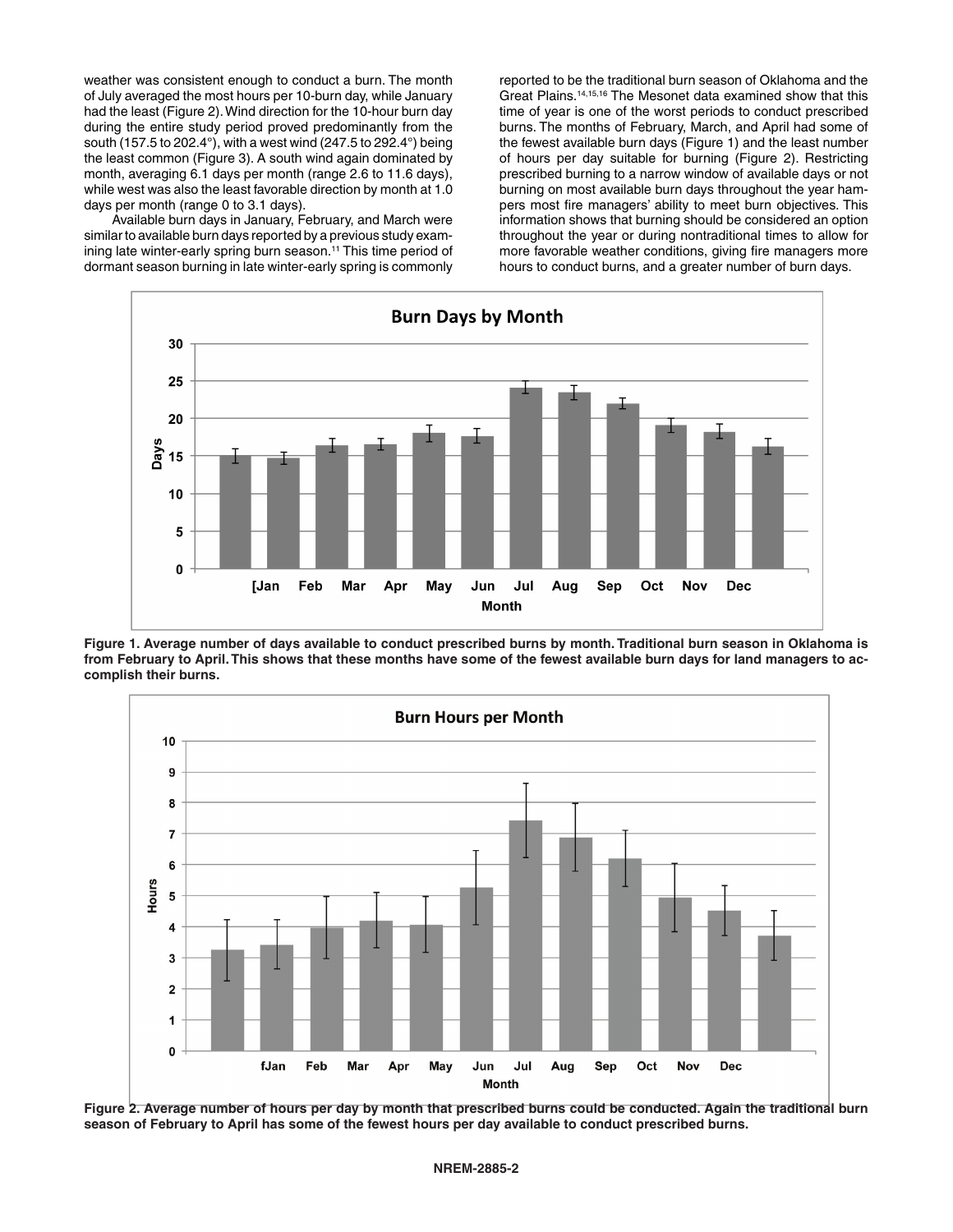

**Figure 3. Total number of burn days by the eight cardinal wind directions, illustrating that some specific wind directions are more readably available than others. Also if a specific wind direction is required for a burn it reduces the number of burn days.**



**Figure 4. Average number of burn days by wind direction for March and July, demonstrating how different seasons of the year allow for more burn days and more opportunities for specific wind directions than other seasons.**